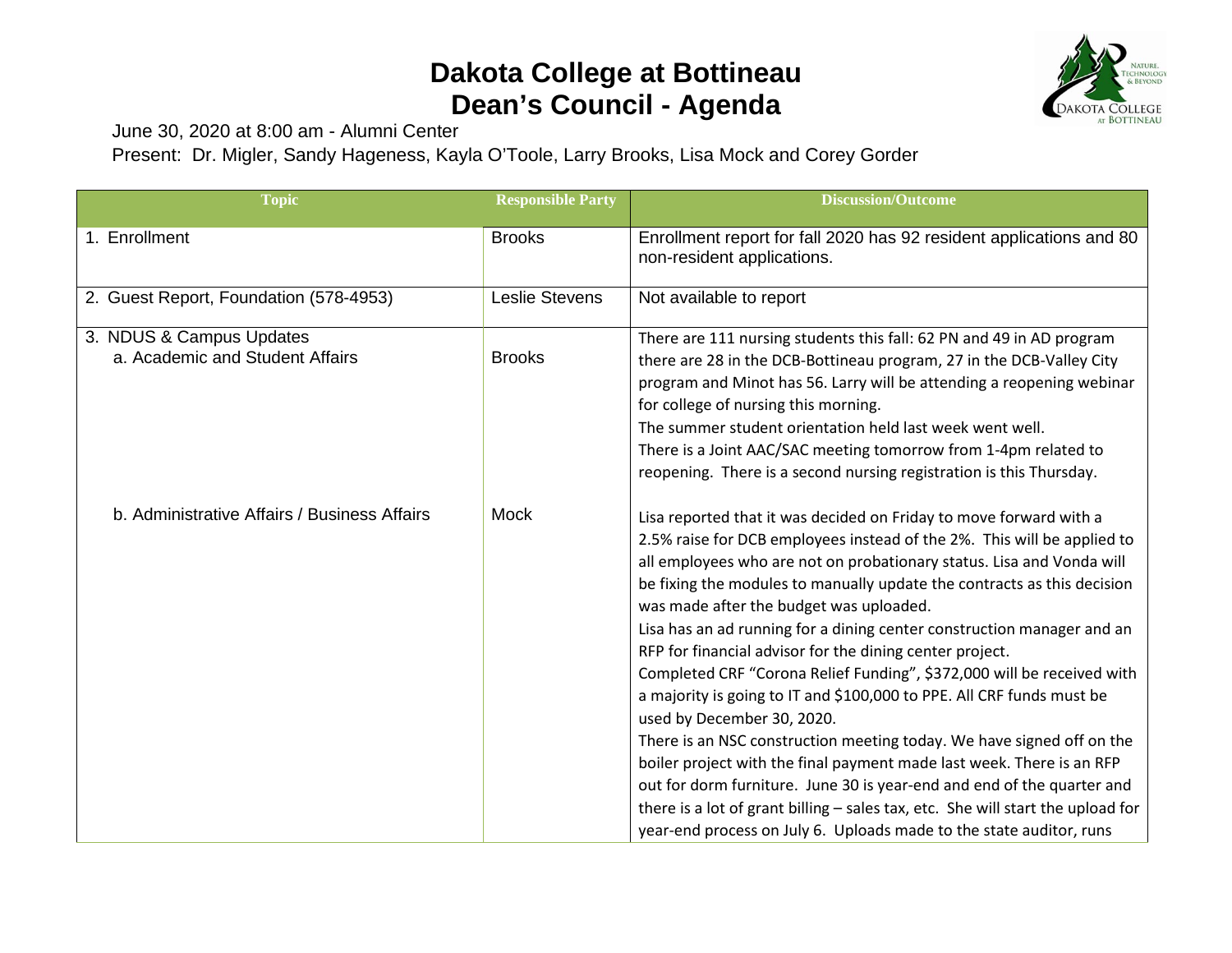## **Dakota College at Bottineau Dean's Council - Agenda**



| d. Distance Education Council/Distance Ed and<br><b>Academic Support Services</b> | O'Toole  | <del>at</del> BOTTINE<br>through the end of September. August 20 <sup>th</sup> will be official close of<br>books. The closeout process has started.<br>Kayla was out last week due to illness. She met with disability services<br>and success center reps and they have a plan on fall opening written.<br>She is revamping the fitness pass for fall, 2020. Online student count is<br>down about 30 from last summer. The fall registration for online is at<br>169 students registered to take at least one online class which is<br>trending the same as last fall.<br>She has the Blackboard training module completed. Faculty will need 2-<br>3 hours to complete the professional training course. It was decided to<br>provide a stipend upon completion of the training. Wednesday there is<br>an instructional design support meeting which Mike will attend.<br>BSC cannot offer a psychology class to one of the high schools this fall<br>therefore we will partner with them and provide it via IVN. The<br>instructor is from Kenmare. Kayla will be out this afternoon for Doctor<br>appointment in Minot. |
|-----------------------------------------------------------------------------------|----------|-------------------------------------------------------------------------------------------------------------------------------------------------------------------------------------------------------------------------------------------------------------------------------------------------------------------------------------------------------------------------------------------------------------------------------------------------------------------------------------------------------------------------------------------------------------------------------------------------------------------------------------------------------------------------------------------------------------------------------------------------------------------------------------------------------------------------------------------------------------------------------------------------------------------------------------------------------------------------------------------------------------------------------------------------------------------------------------------------------------------------------|
| e. Public Affairs Council                                                         | Hageness | Sandy sat on a review committee for DNP to review RFP's for DNP<br>advertising collaboration with campuses. She is working on the in-<br>service schedule and counties to update the fall opening FAQ's.<br>Recently a news release went out in summary of PTK-Pay it Forward.<br>Over \$1200 was generated within the community in Bottineau Bucks<br>and over 50 families affected.                                                                                                                                                                                                                                                                                                                                                                                                                                                                                                                                                                                                                                                                                                                                         |
| f. Athletics                                                                      | Gorder   | July 11 is the Logroller golf tournament. They meet today for planning.<br>MONDAK is meeting today for fall opening direction and NJCAA also<br>meeting this Thursday. Women's Hockey Coach, Reed will be on<br>campus tomorrow, provided everything goes well at the Canadian<br>border. He will be able to travel as deemed essential. Athletics is<br>looking at doing testing when athletes arrive on campus. Corey will<br>research options.                                                                                                                                                                                                                                                                                                                                                                                                                                                                                                                                                                                                                                                                             |